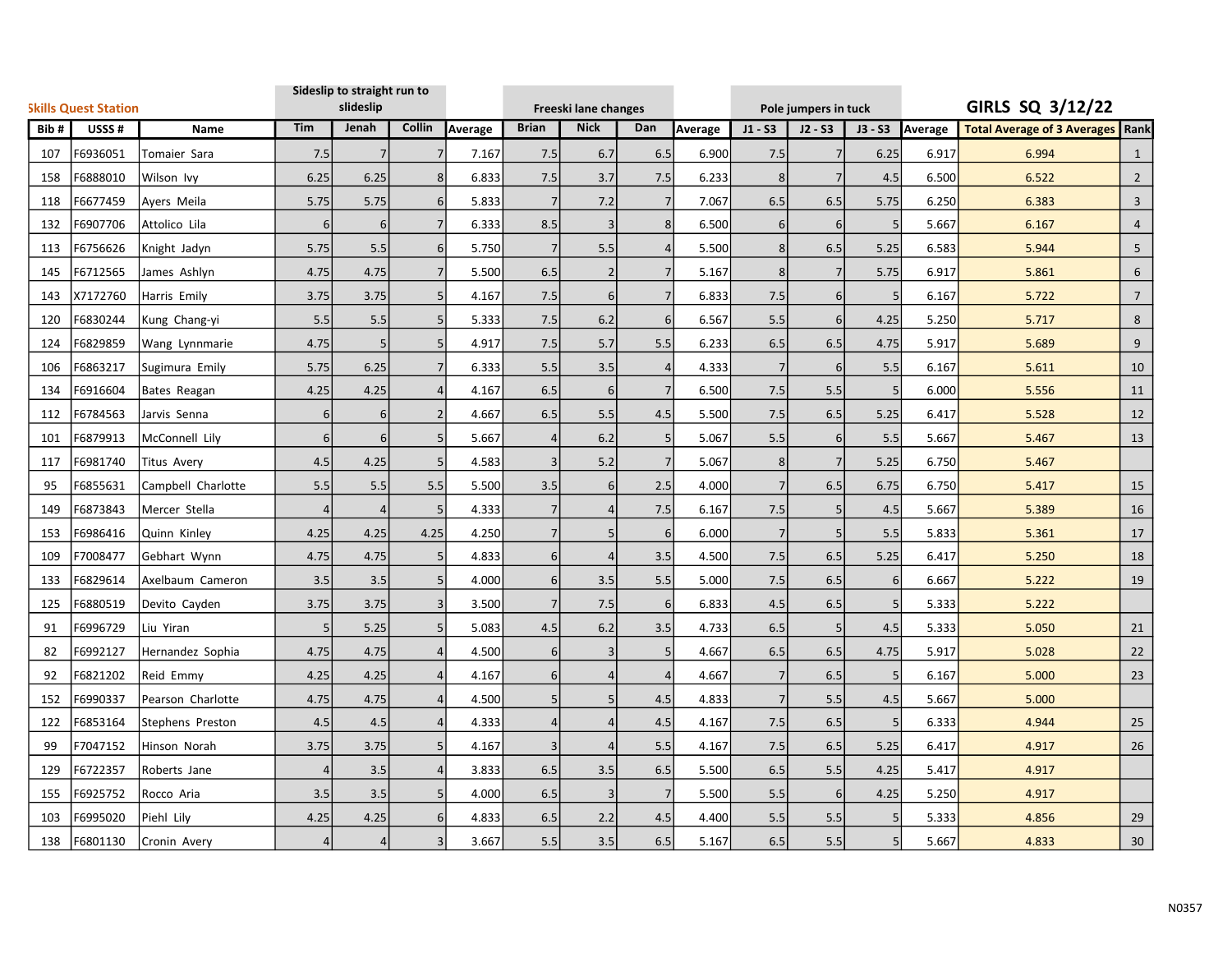| 130 | F6961792 | Robinson Dylan          | 6.25           | 5.75           | $6 \mid$       | 6.000 | 3.5            | $\overline{2}$ | $\overline{3}$ | 2.833 | $6 \overline{6}$ | $6 \mid$         | 4.75           | 5.583 | 4.806 | 31 |
|-----|----------|-------------------------|----------------|----------------|----------------|-------|----------------|----------------|----------------|-------|------------------|------------------|----------------|-------|-------|----|
| 136 | F6879403 | Broomhall Siri          | 3.75           | 3.75           | $\overline{4}$ | 3.833 | 5              | $\overline{3}$ | 4.5            | 4.167 | $\overline{7}$   | 6.5              | 5.75           | 6.417 | 4.806 |    |
| 84  | F7072091 | Lerner Polina           | 5.5            | 5.5            | 5.5            | 5.500 | 4.5            | 3.5            | 4              | 4.000 | $\overline{4}$   | $6 \overline{6}$ | 4.5            | 4.833 | 4.778 | 33 |
| 144 | F6757210 | Homsy Leah              | 2.5            | 2.75           | $\overline{4}$ | 3.083 | 8 <sup>1</sup> | 2.5            | $\overline{7}$ | 5.833 | $6 \overline{6}$ | 5.5              | 4.75           | 5.417 | 4.778 |    |
| 81  | F6997179 | Brown Kennedy           | 5.75           | 5.75           | 6 <sup>1</sup> | 5.833 | 4.5            | $\overline{2}$ | 4.5            | 3.667 | $6 \overline{6}$ | 4.5              | 3.75           | 4.750 | 4.750 | 35 |
| 121 | F6853052 | Schachter Noa           | 4.25           | 4.25           | $\Delta$       | 4.167 | $\overline{4}$ | 4.2            | 6.5            | 4.900 | 5                | 5.5              | 4.25           | 4.917 | 4.661 | 36 |
| 94  | F6989010 | <b>Bien Ashley</b>      | $\overline{4}$ | 4              | 6              | 4.667 | 1.5            | 5              | 4              | 3.500 | $6 \overline{6}$ | 6.5              | 4.75           | 5.750 | 4.639 | 37 |
| 123 | F6780633 | Walker Thaleya          | $\overline{4}$ | $\overline{4}$ |                | 4.000 | 5              | 5.5            | 5              | 5.167 | $\overline{4}$   | 5.5              | 4.75           | 4.750 | 4.639 |    |
| 98  | F6936073 | Griffith Stefanie       | 4.5            | 4.5            | 6              | 5.000 | 4.5            | 4.5            | $\overline{4}$ | 4.333 | 5                | $\vert$          | 4.5            | 4.500 | 4.611 | 39 |
| 110 | F6993639 | Hollingsworth Mackinnle | 4.25           | 4.25           |                | 4.167 | $\overline{4}$ | 4.7            | $\overline{3}$ | 3.900 | 6 <sup>1</sup>   | $6 \overline{6}$ | 5              | 5.667 | 4.578 | 40 |
| 140 | F6997794 | Faye Keira              | $\overline{2}$ | $\overline{2}$ | $\overline{4}$ | 2.667 | 4.5            | 6              | 5              | 5.167 | 6.5              | 6.5              | 4.5            | 5.833 | 4.556 | 41 |
| 156 | F6992243 | Rocklin Inna            | 3.25           | 3.25           |                | 3.500 | $\overline{4}$ | 1.5            | 5              | 3.500 | 8                | 6.5              | 5              | 6.500 | 4.500 | 42 |
| 105 | F7136183 | Song Anne               | 3.75           | 3.5            | 5              | 4.083 | 4.5            | 3.2            | 4.5            | 4.067 | 6.5              | 4.5              | 4.75           | 5.250 | 4.467 | 43 |
| 115 | F6887774 | Petty Avila             | 3.75           | 3.75           | 5              | 4.167 | 3.5            | 2.5            | 5.5            | 3.833 | 5.5              |                  | 5              | 5.167 | 4.389 | 44 |
| 135 | F6873629 | Blix Cecilia            | 4.25           | 4.25           | 5              | 4.500 | 3.5            | 1.5            | 5.5            | 3.500 | $6 \overline{6}$ |                  | 4.5            | 5.167 | 4.389 |    |
| 90  | F6927839 | Kozin Sabrina           | $\overline{4}$ | $\overline{4}$ |                | 4.000 | 5              | $\overline{3}$ | 3.5            | 3.833 | 5                | 5.5              | 5              | 5.167 | 4.333 | 46 |
| 86  | F7075703 | Thompson Avery          | 2.75           | 2.75           |                | 3.167 | $\overline{4}$ | 4.2            | $\overline{3}$ | 3.733 | $\overline{7}$   | 6.5              | 4.75           | 6.083 | 4.328 | 47 |
| 89  | F6996485 | Blachman Ellery         | 3.75           | 3.75           |                | 3.833 | 4.5            | 2.7            | $\overline{3}$ | 3.400 | 6.5              | 5.5              | 4.75           | 5.583 | 4.272 | 48 |
| 128 | F6755459 | Potter Centauriii       | 4.25           | $\overline{4}$ |                | 4.083 | 3              | 3.7            | 5.5            | 4.067 |                  | 5.5              | 4.25           | 4.583 | 4.244 | 49 |
| 85  | F6978499 | Schlosser Zuzana        | 2.5            | 2.5            | 5              | 3.333 | 2.5            | 5.7            | $\overline{2}$ | 3.400 | 6                | 6.5              | 5.25           | 5.917 | 4.217 | 50 |
| 97  | F6936086 | Griffith Resi           | 2.75           | 2.75           | 5              | 3.500 | $\overline{4}$ | 3.7            | $\overline{4}$ | 3.900 | 5 <sup>1</sup>   | $6 \overline{6}$ | 4.75           | 5.250 | 4.217 |    |
| 147 | F6798596 | McInerney Sloan         | 3.25           | 3.25           |                | 3.500 | $\overline{4}$ | $\overline{3}$ | $\overline{3}$ | 3.333 | $6 \overline{6}$ | $6 \mid$         | 5.25           | 5.750 | 4.194 | 52 |
| 154 | F6873754 | Rickenbach Tegan        | 3.5            | 3.5            | 3              | 3.333 | 5.5            | 2.5            | 6              | 4.667 | 5                | 4.5              | 4.25           | 4.583 | 4.194 |    |
| 127 | F7045472 | Mahlmann Gabrielle      | 3.25           | 3.25           | $\overline{3}$ | 3.167 | 5              | 5.7            | 4.5            | 5.067 | 3.5              | 5.5              | $\overline{4}$ | 4.333 | 4.189 | 54 |
| 102 | F6936068 | Newman Tori             | 3.5            | 3.5            | $\Delta$       | 3.667 | 4              | $\overline{4}$ | 3.5            | 3.833 | 5                |                  | 5              | 5.000 | 4.167 | 55 |
| 96  | F6936826 | Chabert Eve-Ana         | 3.75           | 3.75           | 5              | 4.167 | 5 <sup>1</sup> | 4.7            | 3.5            | 4.400 | 3                |                  | 4.25           | 3.750 | 4.106 | 56 |
| 116 | F7033212 | Tam Anna                | 3              | $\overline{3}$ | $\overline{3}$ | 3.000 | $\overline{4}$ | 4.7            | 4.5            | 4.400 | 4.5              | 5.5              | 4.75           | 4.917 | 4.106 |    |
| 148 | F6955051 | McNamara Ella           | 3.25           | $\overline{3}$ | $\overline{2}$ | 2.750 | 4.5            | $\overline{3}$ | 5              | 4.167 | 6                | 5 <sup>1</sup>   | 4.75           | 5.250 | 4.056 | 58 |
| 83  | F7001758 | Hovenic Giuliana        | 3.75           | 3.5            | 5              | 4.083 | 3.5            | 3.2            | $\overline{3}$ | 3.233 | 4.5              | 5.5              | 4.5            | 4.833 | 4.050 | 59 |
| 108 | F6793464 | <b>Byrnes Cali</b>      | $\overline{2}$ | 1.5            | 2              | 1.833 | 4.5            | 3              | 5              | 4.167 | $\overline{7}$   | 5.5              | 5.5            | 6.000 | 4.000 | 60 |
| 119 | F6919189 | Fifield Charlotte       | 2.5            | $\overline{2}$ | $\overline{2}$ | 2.167 | 5.5            | 6              | $6 \mid$       | 5.833 | 3.5              |                  | $\overline{4}$ | 3.833 | 3.944 | 61 |
| 93  | F6985896 | Beeghly June            | 5.75           | 5.75           | 5              | 5.500 | $\vert$ 2      | 1.5            | 1.5            | 1.667 | 3                |                  | 3.75           | 3.583 | 3.583 | 62 |
| 104 | F7078768 | Solash Sydney           | 2.5            | 2.5            | $\overline{3}$ | 2.667 | 3              | $\overline{3}$ | $\overline{3}$ | 3.000 | $\overline{3}$   | 5.5              | $\overline{4}$ | 4.167 | 3.278 | 63 |
|     |          |                         |                |                |                |       |                |                |                |       |                  |                  |                |       |       |    |